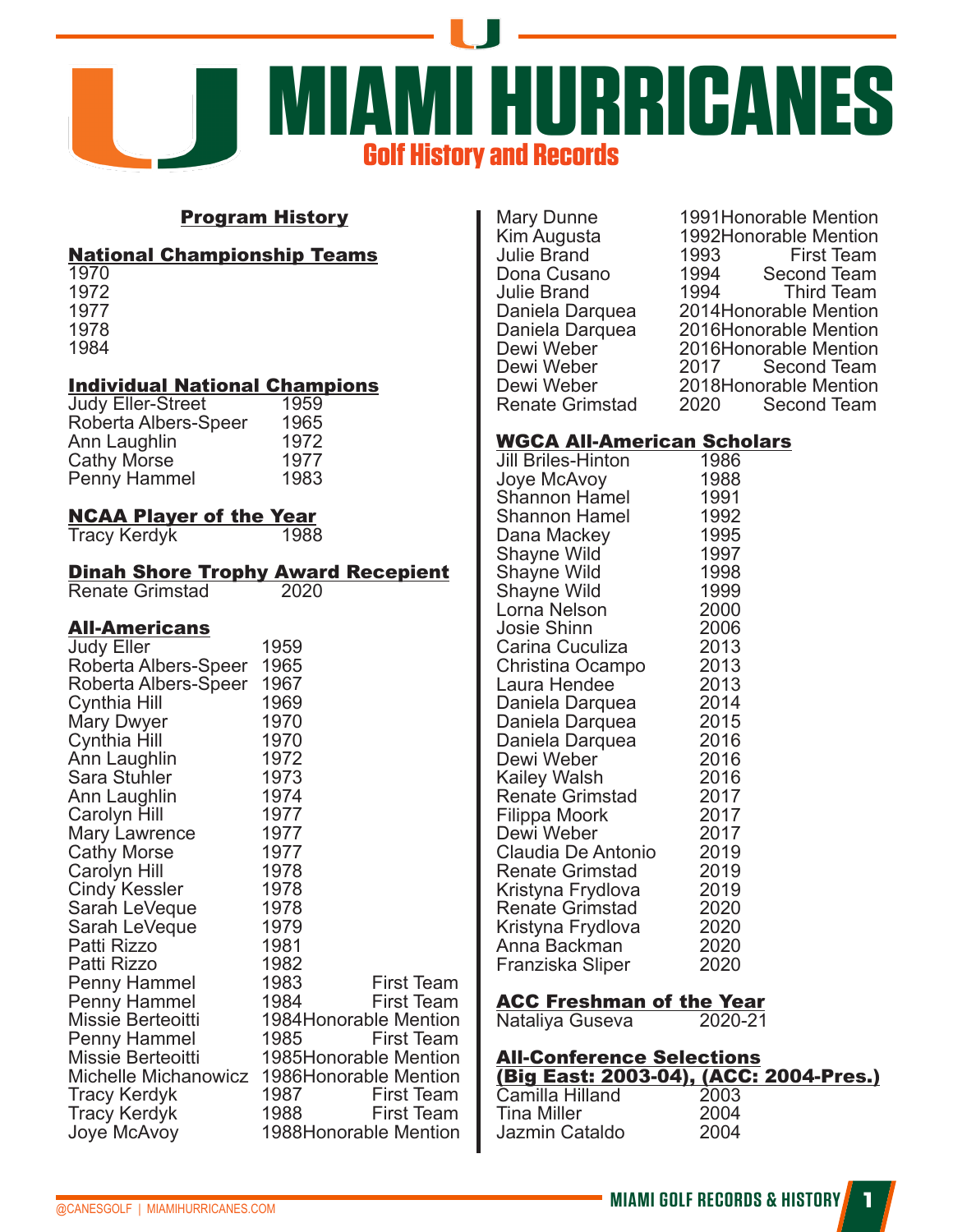

| <b>Tina Miller</b>    | 2005 |
|-----------------------|------|
| Josie Shinn           | 2005 |
| <b>Maria Ronderos</b> | 2011 |
| Daniela Darquea       | 2014 |
| Daniela Darquea       | 2015 |
| Daniela Darquea       | 2016 |
| Dewi Weber            | 2017 |
| Dewi Weber            | 2018 |
| Nataliya Guseva       | 2021 |
|                       |      |

## Individual Program Records

#### Top-15 18-Hole Performances

| 1. Dewi Weber            | 64 | 9/30/18  |
|--------------------------|----|----------|
| Dewi Weber               | 64 | 10/17/16 |
| <b>Sara Byrne</b>        | 64 | 3/15/21  |
| 4. Anna Backman          | 65 | 2/4/19   |
| <b>Renate Grimstad</b>   | 65 | 10/28/18 |
| Dewi Weber               | 65 | 10/18/16 |
| 7. Renate Grimstad       | 66 | 10/20/19 |
| <b>Renate Grimstad</b>   | 66 | 10/12/19 |
| <b>Kristyna Frydlova</b> | 66 | 9/29/18  |
| <b>Kristyna Frydlova</b> | 66 | 9/30/18  |
| Dewi Weber               | 66 | 5/21/16  |
| Dewi Weber               | 66 | 10/2/17  |
| Dewi Weber               | 66 | 2/5/18   |
| Delfina Acosta           | 66 | 9/14/15  |
| <b>Renate Grimstad</b>   | 66 | 3/5/17   |
| Gina Hall                | 66 | 3/10/85  |
| <b>Daniella Barrett</b>  | 66 | 9/21/21  |
|                          |    |          |

#### Top-15 36-Hole Performances

| 1. Dewi Weber           | 129 | <b>Fall 2016</b>   |
|-------------------------|-----|--------------------|
| 2. Renate Grimstad      | 135 | <b>Fall 2019</b>   |
| <b>Anna Backman</b>     | 135 | <b>Spring 2019</b> |
| Dewi Weber              | 135 | Spring 2016        |
| Delfina Acosta          | 135 | Spring 2015        |
| 6. Kristyna Frydlova    | 137 | <b>Fall 2019</b>   |
| <b>Renate Grimstad</b>  | 137 | Spring 2019        |
| <b>Renate Grimstad</b>  | 137 | <b>Fall 2018</b>   |
| <b>Jessica Steward</b>  | 137 | <b>Fall 2006</b>   |
| 10. Kristyna Frydlova   | 138 | <b>Fall 2018</b>   |
| Macarena Aguilera       | 138 | Spring 2019        |
| Daniela Darquea         | 138 | Spring 2015        |
| Dewi Weber              | 138 | Spring 2016        |
| Daniela Darquea         | 138 | Spring 2016        |
| <b>15. Anna Backman</b> | 139 | <b>Fall 2019</b>   |
| <b>Nataliya Guseva</b>  | 139 | <b>Spring 2021</b> |
| <b>Renate Grimstad</b>  | 139 | <b>Fall 2019</b>   |
| <b>Renate Grimstad</b>  | 139 | <b>Fall 2019</b>   |
|                         |     |                    |

| Dewi Weber             | 139 | <b>Fall 2018</b> |
|------------------------|-----|------------------|
| <b>Tracy Kerdyk</b>    | 139 | <b>Fall 1987</b> |
| Camilla Hilland        | 139 | <b>Fall 2002</b> |
| <b>Tina Miller</b>     | 139 | <b>Fall 2003</b> |
| Daniela Darquea        | 139 | <b>Fall 2013</b> |
| <b>Renate Grimstad</b> | 139 | Spring 2018      |
| Dewi Weber             | 139 | Spring 2018      |
| Dewi Weber             | 139 | Spring 2018      |
| Dewi Weber             | 139 | Spring 2016      |

## Top-15 54-Hole Performances

| 1. Dewi Weber           | 201 | <b>Fall 2016</b>   |
|-------------------------|-----|--------------------|
| 2. Renate Grimstad      | 202 | Spring 2020        |
| 3. Kristyna Frydlova    | 204 | <b>Fall 2018</b>   |
| 4. Anna Backman         | 205 | <b>Spring 2019</b> |
| 5. Delfina Acosta       | 206 | Spring 2015        |
| 6 Renate Grimstad       | 207 | <b>Fall 2018</b>   |
| Daniela Darquea         | 207 | Spring 2015        |
| Dewi Weber              | 207 | Fall 2017          |
| 9. Renate Grimstad      | 208 | <b>Fall 2019</b>   |
| Dewi Weber              | 208 | <b>Fall 2018</b>   |
| <b>Daniella Barrett</b> | 208 | <b>Fall 2021</b>   |
| 12.Kristyna Frydlova    | 209 | <b>Fall 2019</b>   |
| Dewi Weber              | 209 | <b>Fall 2018</b>   |
| <b>Jessica Steward</b>  | 209 | <b>Fall 2006</b>   |
| <b>Sara Byrne</b>       | 209 | <b>Fall 2021</b>   |
|                         |     |                    |

#### Top-15 72-Hole Performances

| 2016 |
|------|
| 1983 |
| 1980 |
| 1987 |
| 1987 |
| 1981 |
| 1986 |
| 1986 |
| 1988 |
| 1984 |
| 1986 |
| 1988 |
|      |

### Top-15 Season Scoring Averages

| 1. Renate Grimstad   | 71.00 | 2019-20 |
|----------------------|-------|---------|
| 2. Nataliya Guseva   | 71.44 | 2020-21 |
| 3. Dewi Weber        | 71.94 | 2016-17 |
| 4. Dewi Weber        | 72.03 | 2017-18 |
| 5. Kristyna Frydlova | 72.15 | 2019-20 |
| 6. Daniela Darquea   | 72.23 | 2015-16 |
| 7. Kristyna Frydlova | 72.68 | 2018-19 |
| 8. Dewi Weber        | 72.74 | 2015-16 |
|                      |       |         |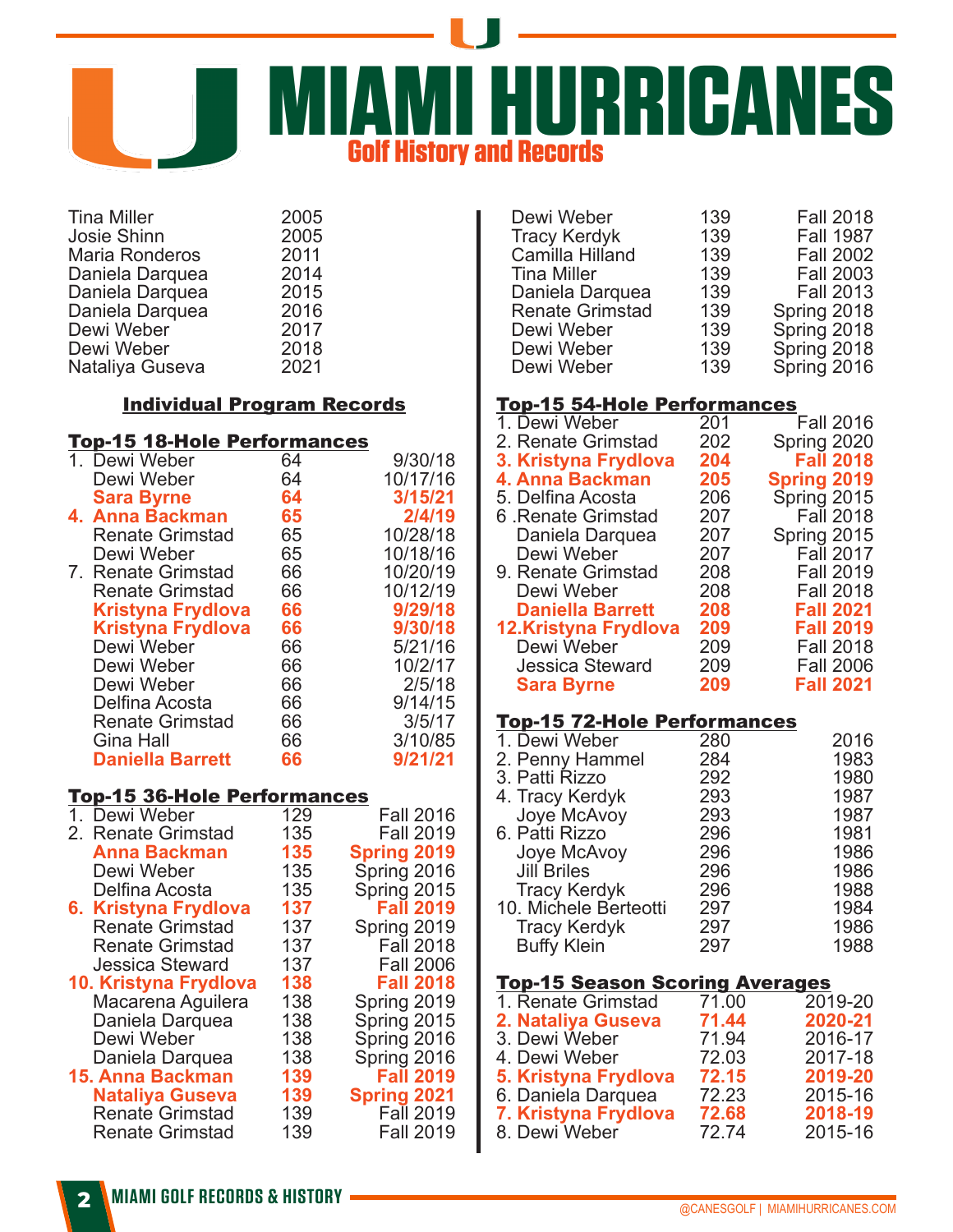

| 9. Tracy Kerdyk                         | 72.80          | 1987-88 |         | Year-by-Year Stroke Average Leader |                   |       |
|-----------------------------------------|----------------|---------|---------|------------------------------------|-------------------|-------|
| <b>Anna Backman</b>                     | 72.80          | 2019-20 | Year    | <b>Player</b>                      | Rds./Strokes Avg. |       |
| 11. Renate Grimstad                     | 72.92          | 2020-21 | 1975-76 | <b>Mary Lawrence</b>               | 16/1,246          | 77.87 |
| 12. Renate Grimstad                     | 73.00          | 2018-19 | 1976-77 | Carolyn Hill                       | 25/1,897          | 75.88 |
| Daniela Darquea                         | 73.00          | 2013-14 | 1977-78 | Carolyn Hill                       | 27.5/2,065        | 75.09 |
| 14. Penny Hammel                        | 73.04          | 1982-83 | 1978-79 | <b>Pam Elders</b>                  | 22/1,711          | 77.77 |
| 15. Daniela Darquea                     | 73.14          | 2014-15 | 1979-80 | Patti Rizzo                        | 25/1,934          | 77.36 |
|                                         |                |         | 1980-81 | Patti Rizzo                        | 19/1,412          | 74.32 |
| <b>Most Wins in a Season</b>            |                |         | 1981-82 | Penny Hammel                       | 25/1,910          | 76.40 |
| 1. Tracy Kerdyk                         | 5              | 1987-88 | 1982-83 | Penny Hammel                       | 23/1,680          | 73.04 |
|                                         |                |         |         |                                    |                   |       |
| <b>Tracy Kerdyk</b>                     | 5              | 1986-87 | 1983-84 | Penny Hammel                       | 25/1,849          | 73.96 |
| 3. Tina Miller                          | 3              | 2004-05 | 1984-85 | <b>Stats Not Available</b>         |                   |       |
| <b>Michele Michanowicz</b>              | 3              | 1985-86 | 1985-86 | <b>Tracy Kerdyk</b>                | 34/2,618          | 76.71 |
| Penny Hammel                            | 3              | 1982-83 | 1986-87 | <b>Tracy Kerdyk</b>                | 29/2,152          | 74.20 |
| 6. Seven Players                        | $\overline{2}$ |         | 1987-88 | <b>Tracy Kerdyk</b>                | 30/2,184          | 72.80 |
|                                         |                |         | 1988-89 | Joye McAvoy                        | 27/2,091          | 77.44 |
| <b>Most wins in a Career</b>            |                |         | 1989-90 | Kim Augusta                        | 26/2,045          | 78.65 |
| 1. Tracy Kerdyk                         | 11             | 1984-88 | 1990-91 | Mary Dunn                          | 29/2,240          | 77.24 |
| 2. Tina Miller                          | 7              | 2001-05 | 1991-92 | Kim Augusta                        | 28/2,131          | 76.11 |
| 3. Penny Hammel                         | 5              | 1981-84 | 1992-93 | <b>Julie Brand</b>                 | 26/1,948          | 74.92 |
|                                         | 4              |         |         |                                    |                   |       |
| 4. Sarah LeVeque                        |                | 1975-79 | 1993-94 | <b>Julie Brand</b>                 | 26/1,972          | 76.11 |
| 5. Michele Michanowicz                  | 3              | 1985-86 | 1994-95 | <b>Caroline Culler</b>             | 22/1,685          | 76.59 |
| Daniela Darquea                         | 3              | 2013-17 | 1995-96 | <b>Beth Yahara</b>                 | 24/1,861          | 77.54 |
| Carolyn Hill                            | 3              | 1976-78 | 1996-97 | Luisa Cuartas                      | 26/2,007          | 77.19 |
| Dewi Weber                              | 3              | 2015-18 | 1997-98 | <b>Brandi Miller</b>               | 29/2,196          | 75.72 |
|                                         |                |         | 1998-99 | <b>Shayne Wild</b>                 | 24/1,865          | 77.70 |
| <b>Most Top-10 Finishes in a Season</b> |                |         | 1999-00 | Ashleigh Barrett-Hamilton          | 24/1,892          | 78.83 |
| 1. Tracy Kerdyk                         | 9              | 1987-88 | 2000-01 | Ashleigh Barrett-Hamilton          | 23/1,769          | 76.91 |
| 2. Tina Miller                          | 8              | 2003-04 | 2001-02 | Camilla Hilland                    | 27/2,039          | 75.51 |
| Penny Hammel                            | 8              | 1983-84 | 2002-03 | <b>Tina Miller</b>                 | 28/2,107          | 75.25 |
| <b>Penny Hammel</b>                     |                | 1982-83 | 2003-04 | <b>Tina Miller</b>                 | 32/2,423          | 75.71 |
|                                         |                | 1977-78 | 2004-05 | <b>Tina Miller</b>                 | 30/2,227          | 74.23 |
| Carolyn Hill                            |                |         |         |                                    |                   |       |
| Carolyn Hill                            |                | 1976-77 | 2005-06 | Josie Shinn                        | 24/1,824          | 76.00 |
| <b>Cathy Morse</b>                      | 88887          | 1976-77 | 2006-07 | <b>Jessica Steward</b>             | 27/2,070          | 76.67 |
| 8. Maria Ronderos                       |                | 2010-11 | 2007-08 | <b>Jessica Steward</b>             | 26/1,956          | 75.23 |
| <b>Tina Miller</b>                      | $\overline{7}$ | 2004-05 | 2008-09 | <b>Maria Ronderos</b>              | 27/2,067          | 76.56 |
|                                         |                |         | 2009-10 | Jennifer Hirano                    | 22/1,667          | 75.77 |
| <b>Most Top-10 Finishes in a Career</b> |                |         | 2010-11 | <b>Maria Ronderos</b>              | 31/2,315          | 74.68 |
| 1. Tina Miller                          | 26             | 2001-05 | 2011-12 | Leticia Ras-Andercia               | 32/2,418          | 75.88 |
| 2. Penny Hammel                         | 24             | 1981-84 | 2012-13 | Leticia Ras-Andercia               | 35/2,606          | 74.46 |
| 3. Tracy Kerdyk                         | 23             | 1984-88 | 2013-14 | Daniela Darquea 29/2,117           |                   | 73.00 |
| 4. Sarah LeVeque                        | 20             | 1975-79 | 2014-15 | Daniela Darquea 29/2,121           |                   | 73.14 |
| 5. Camilia Hilland                      | 16             | 2000-04 | 2015-16 | Daniela Darquea 30/2,167           |                   | 72.23 |
|                                         |                |         |         |                                    |                   |       |
| <b>Julie Brand</b>                      | 16             | 1991-95 | 2016-17 | Dewi Weber                         | 34/2,446          | 71.94 |
| Carolyn Hill                            | 16             | 1976-78 | 2017-18 | Dewi Weber                         | 29/2,089          | 72.03 |
| Mary Lawrence                           | 16             | 1974-78 | 2018-19 | Kristyna Frydlova 31/2,253         |                   | 72.68 |
| 9. Dewi Weber                           | 15             | 2015-18 | 2019-20 | Renate Grimstad 20/1,420           |                   | 71.00 |
| <b>Jessica Steward</b>                  | 15             | 2003-08 | 2020-21 | Nataliya Guseva 18/1,286           |                   | 71.44 |
| 11. Joyce McAvoy                        | 14             | 1985-88 |         |                                    |                   |       |
| Patti Rizzo                             | 14             | 1978-81 |         |                                    |                   |       |
|                                         |                |         |         |                                    |                   |       |